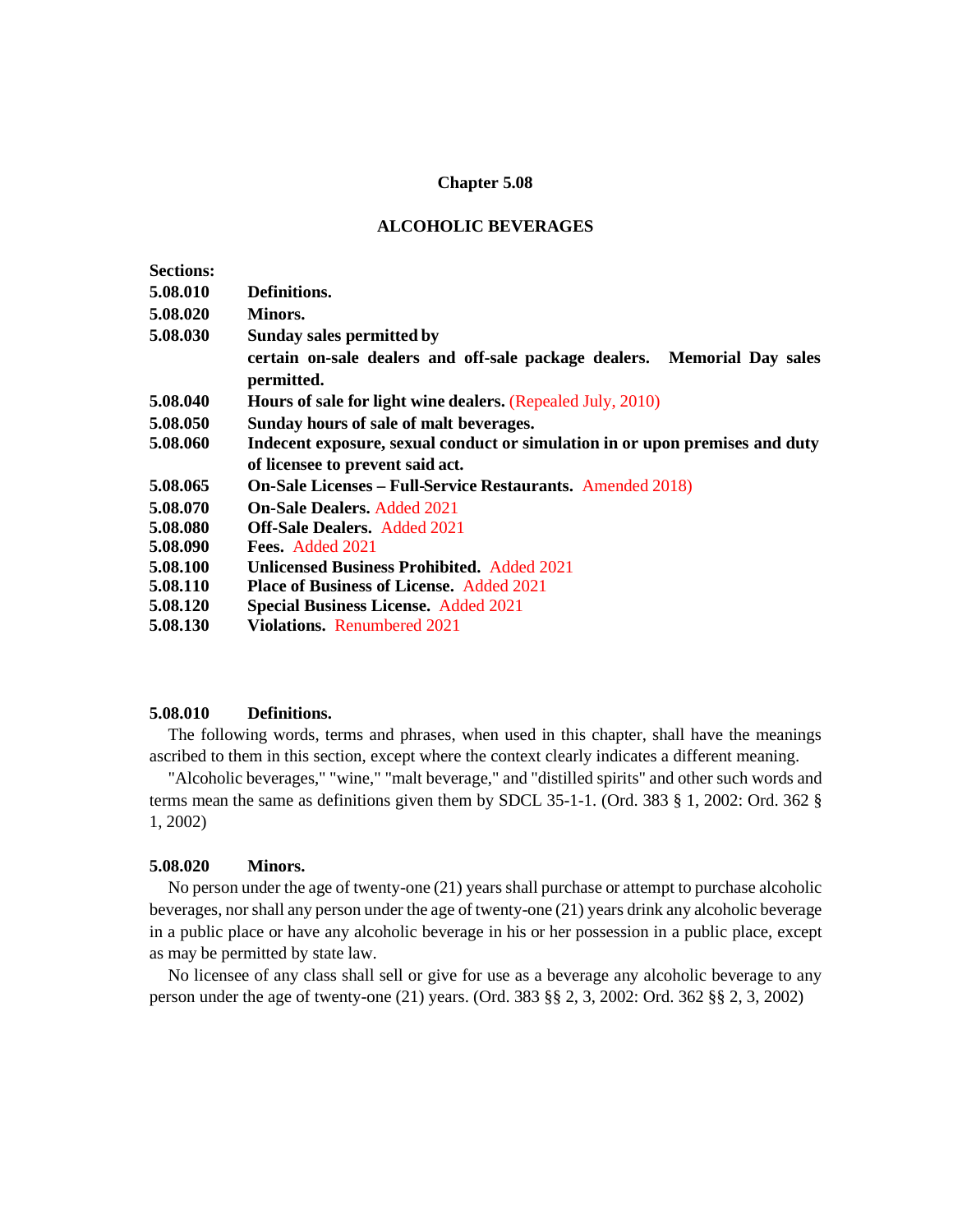# **5.08.030 Sunday sales permitted by certain on-sale dealers and off-salepackage dealers. Memorial Day sales permitted.**

Notwithstanding any of the other provisions of this chapter, any on-sale liquor dealer that applies, qualifies and receives a Sunday retail dealer classification may sell, serve, and allow to be consumed, on the premises covered by their license, alcoholic beverages between the hours of seven a.m. on Sunday with the serving of food through two a.m. on the following Monday.

Any licensed off-sale package dealer may sell alcoholic beverages on Sunday between the hours of seven a.m. through two a.m. on the following Monday.

Any on-sale liquor dealer or off-sale package dealer may sell, serve and allow to be served (as applicable) on Memorial Day from seven a.m. through two a.m. on the following day. (Ord. 383 § 4, 2002: Ord. 362 § 4, 2002) (Amended July, 2010)

## **5.08.040 Hours of sale for light wine dealers.**

(Ord. 383 § 5, 2002: Ord. 362 § 5, 2002) (Repealed July, 2010)

#### **5.08.050 Sunday hours of sale of malt beverages.**

Any licensed on-sale or off-sale dealer of alcoholic beverages may sell or allow to be sold malt beverages on Sunday between the hours of seven a.m. through two a.m. on the following Monday. (Ord. 383 § 6, 2002: Ord. 362 § 6, 2002) (Amended July, 2010)

# **5.08.060 Indecent exposure, sexual**

# **conduct or simulation in or upon premises and duty of licensee to prevent said act.**

A. Indecent exposure, certain sexual conduct or simulation thereof, licensee's duty toprevent.

1. It is unlawful for any person on premises licensed for the sale of alcoholic beverages knowingly or intentionally while in the presence of any other person:

a. To fail to conceal with a fully opaque (not transparent) covering, the sexual parts of his or her body, to include the genitals, pubic hair and anus of any person, or the nipple and areola of the female breast, or to depict covered male genitals in a discernibly turgid state; such failure to conceal shall include the use of body paint;

b. To expose any device, costume or covering which gives the appearance of or simulates the genitals or pubic area of the male or female body, or the nipple or areola of the female breast;

c. To simulate or engage in any sexual act, including sexual intercourse, deviate sexual conduct, masturbation, flagellation, bestiality or any sexual acts prohibited by law;or

d. To touch, caress or fondle the buttocks, anus, or genitals of himself or any person or a female breast, provided however this subdivision shall not proscribe such conduct by patrons using urinals and toilets in premise's restrooms.

2. It is unlawful for any licensee of alcoholic beverages to cause, allow or permit any person on said licensed premises to violate any portion of this chapter.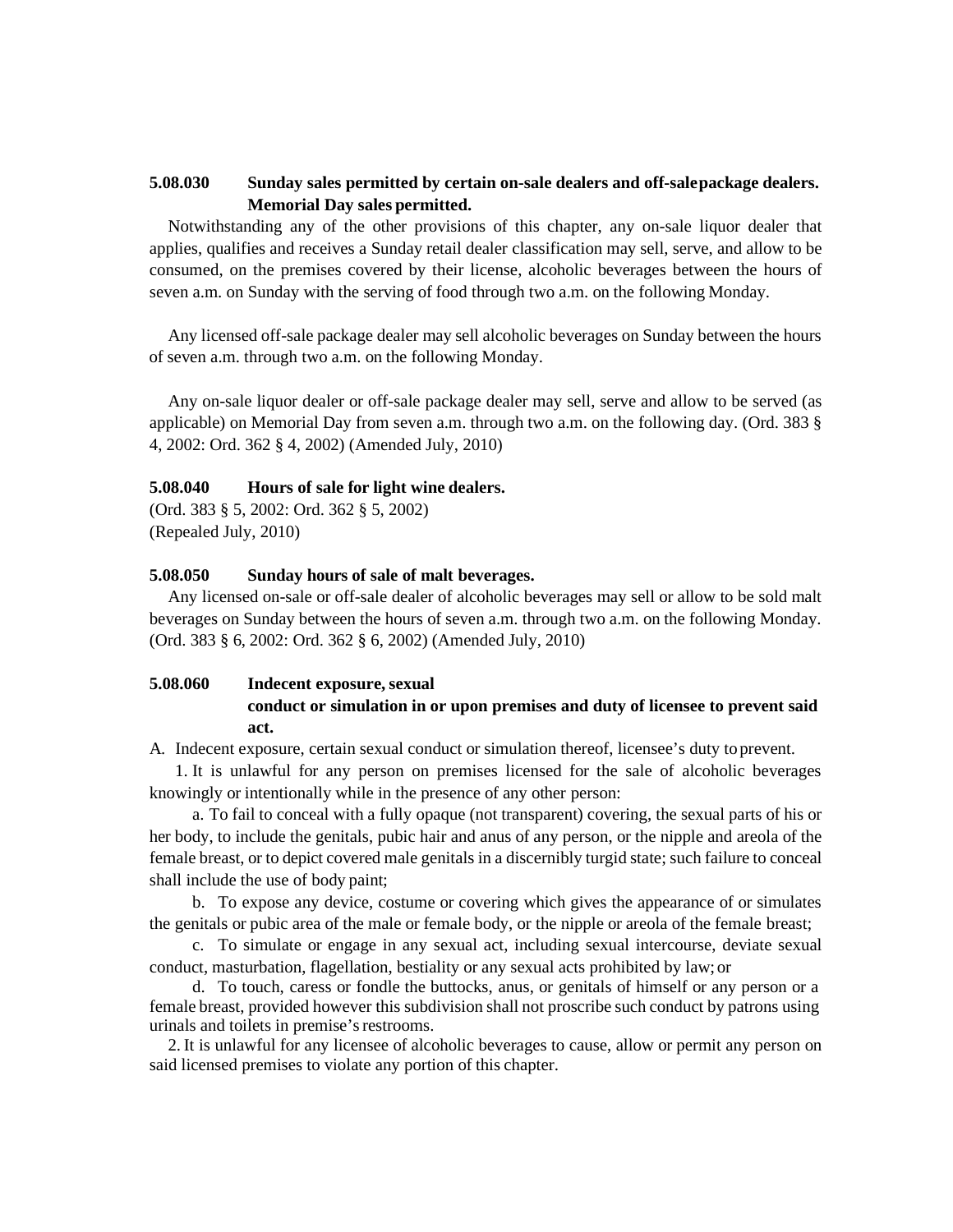B. Any licensee, its agents, servants, or employees who violate any part of the foregoing ordinance may have its alcoholic beverage license suspended or revoked and/or fined for each violation, fine not to exceed five hundred dollars (\$500.00). (Ord. 383 § 11, 2002: Ord. 362 § 11, 2002) (Amended July, 2010)

## **5.8.65 On Sale Licenses – Full Service Restaurants**

- A. Definitions.
	- 1. "Bar," any permanently installed counter within the restaurant area from which alcoholic beverages are regularly served to customers by a person who is tending bar or drawing or mixing alcoholic beverages;
	- 2. "Full-service restaurant," any restaurant at which a waiter or waitress delivers food and drink offered from a printed food menu to patrons at tables, booths, or the bar. Any restaurant that only serves fry orders or food such as sandwiches, hamburgers, or salads is not a full-service restaurant;
	- 3. "Restaurant," any area in a building maintained, advertised, and held out to the public as a place where individually priced meals are prepared and served primarily for consumption in such area and where at least sixty percent of the gross revenue of the restaurant is derived from the sale of food and nonalcoholic beverages. The restaurant shall have a dining room or rooms, a kitchen, and the number and kinds of employees necessary for the preparing, cooking, and serving of meals.
- B. License Application Requirements.

Documentation: An applicant for a full-service restaurant on-sale license shall provide sufficient documentation to the municipality with an application form provided by the municipality to prove that the primary source of revenue from the operation of the restaurant will be derived from the sale of prepared food and nonalcoholic beverages and not from the sale of alcoholic beverages. The supporting documentation concerning the primary source of revenue submitted pursuant to this section isconfidential.

#### C. Annual Reports:

The full-service restaurant on-sale licensee shall submit an annual report and supporting documentation to the City on forms provided by the City of the annual sales of the full-service restaurant, which includes an oath verifying the validity of the information provided in the report. The report and the supporting documentation submitted pursuant to this section are confidential. The report shall contain the annual gross sales of the licensee for the following two categories:

Food and nonalcoholic beverage gross revenues; and Total gross revenues.

### D. License Renewals:

When renewing a full-service restaurant on-sale license, the City shall condition the license renewal upon receiving documentation that not more than forty percent (40%) of gross sales from the preceding twelve months operation of the full-service restaurant is derived from the sale of alcohol or alcoholic beverages.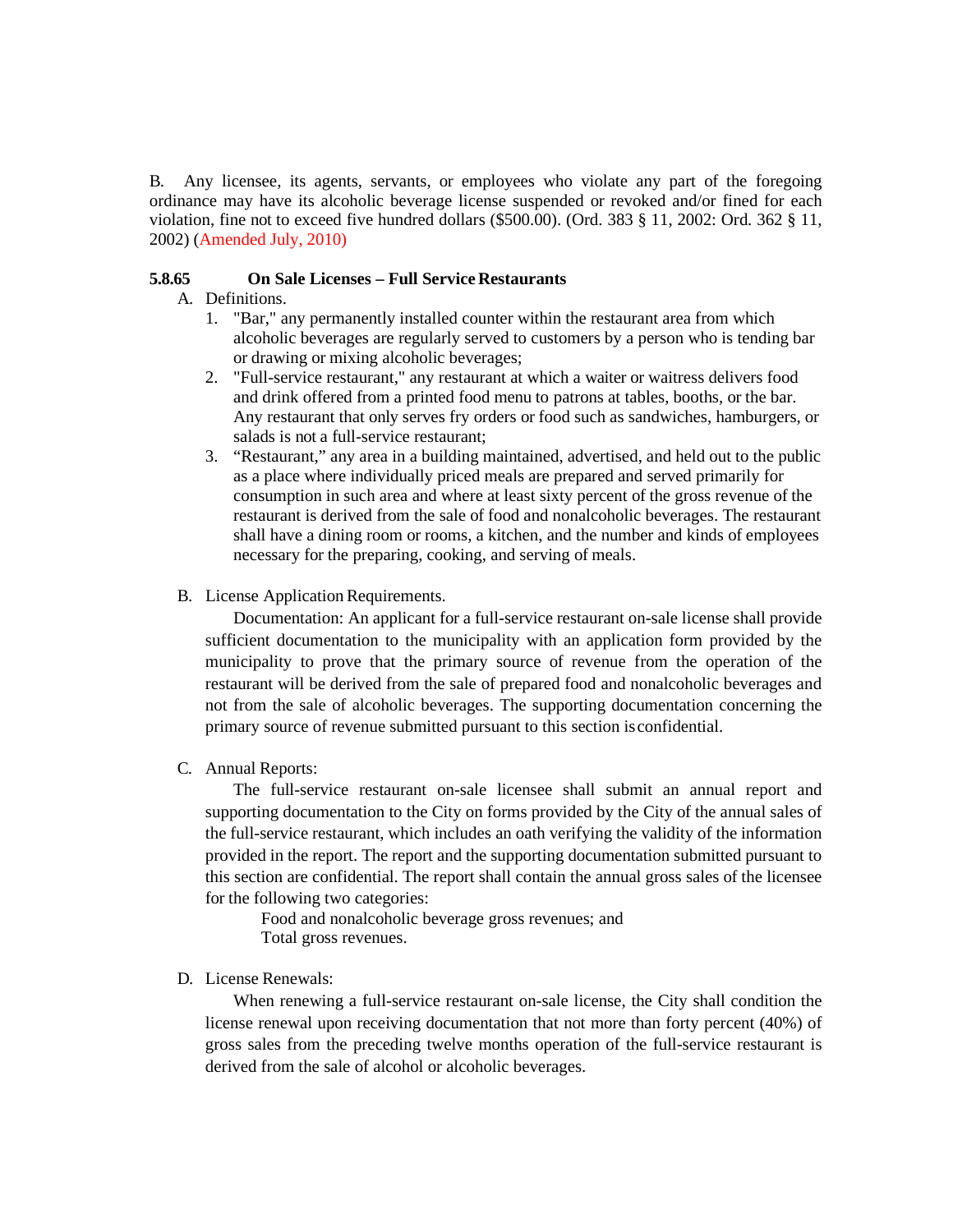E. Only Retail On-Sale Service Permitted:

A full-service restaurant on-sale licensee may only serve alcoholic beverages for onpremise consumption in the bar and dining room area of the restaurant.

F. Smoking Prohibited:

No licensee that has a full-service restaurant on-sale license may allow smoking on the licensed premises.

- G. Full-Service Restaurant License Fees:
	- 1. As required by State law, the license fee charged for a full-service restaurant on-sale license shall be at or above the current fair market value for such license as determined herein. However, any fair market value so established shall be a minimum of one dollar for each person residing within the City as measured by the last preceding decennial federal census.
	- 2. The license fee shall be initially established by Resolution within ninety (90) days of the initial adoption of this ordinance. Subsequent changes in the license fee shall not be made for a period of ten (10) years from the effective date of adoption of this ordinance unless a population growth reported by the Federal decennial census requires an increase in the fee.
	- 3. Fair Market Value for full-service restaurant license shall be established as follows:
		- a. For a period of ten years following adoption of this ordinance, the price of a new full-service restaurant on-sale license shall be set pursuant to § 35-4-116, at or above the current fair market value. However, the full-service restaurant on-sale license fee may not be less than the minimum on-sale license fee as provided in subdivision 35-4-2(4) or (6). For purposes of this section, the term, current fair market value, means the documented price of the on-sale license most recently sold through an arm's-length transaction, less the value of any real or personal property included in the transaction. If there are no documented sales of on-sale licenses, the City may request from any on-sale license holder within the City the date and price originally paid for its on-sale license to determine the current fair market value.
		- b. Any person who purchased an on-sale license issued pursuant to subdivision 35- 4-2(4) or (6) within the last five years shall report to the City the amount paid for the license. If the City requests from any other licensee the amount originally paid for any other on-sale license pursuant to § 35-4-117, the licensee shall report that amount to the City. The declared purchase price shall be made under oath and shall include the documents establishing the amount paid for the on-sale license. If the transaction included other personal property or real property, the full market value of the other property on the date of the transaction shall be deducted from the total purchase price to establish the amount paid for the license. The person who owned the license as of the date of the adoption of the ordinance has the burden of establishing the amount paid for the license. If the amount reported is used to determine current fair market value pursuant to § 35- 4-117, any licensee who contends that the amount does not accurately reflect the fair market value of the license on the date of purchase may file an objection to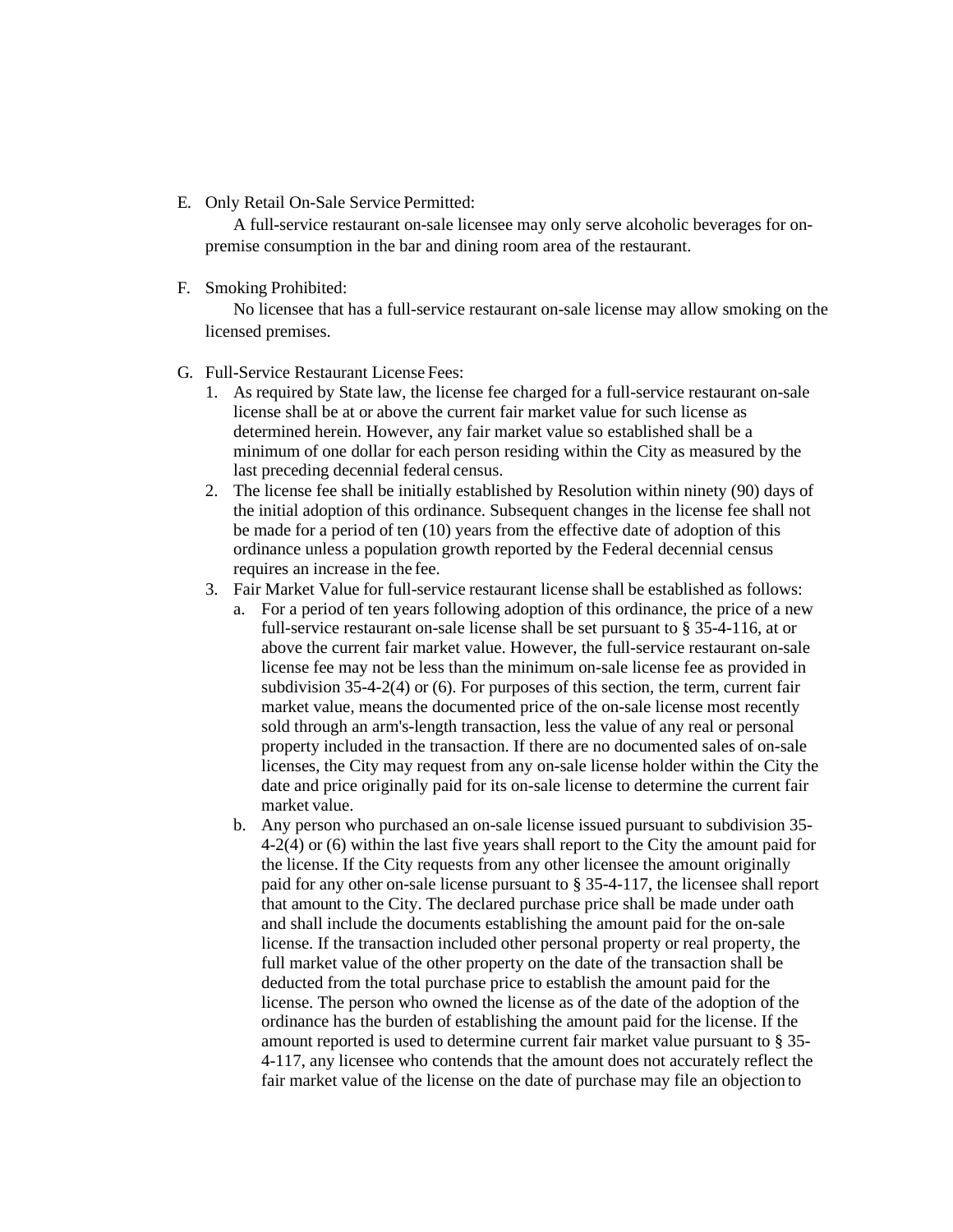the report. The objection shall be filed with the City within thirty days of the date the license fee is set pursuant to § 35-4-116. If an objection is filed, the City Council shall conduct a hearing to determine the fair market value of the license. The determination of the City Council may be appealed to circuit court.

H. Registry of Full-Service Restaurant On-sale Licensees:

The City shall maintain a registry of each full-service on-sale restaurant license that is being offered for sale and the City shall furnish a copy of the registry to anyone who requests a new-full service restaurant on-sale license. The existing full-service restaurant on-sale licensee is responsible for registering with the City that the full-service restaurant on-sale license is for sale.

I. Issuance of new Full-Service Restaurant Licensesrestricted:

The City may only issue a new license pursuant to this ordinance if no on-sale license is on the registry or a person desiring to purchase an on-sale license listed on the registry provides documentation showing that the person is unable to purchase the on-sale license at the price established in section G of this ordinance and on terms satisfactory to both the potential buyer and seller. The price of any on-sale license registered as "for sale" with the City shall be sold at the current fair market price set by the City pursuant to a Resolution adopted in accordance with section G (2) of this ordinance.

Any or all ordinances in conflict herewith are hereby repealed. (Inserted 2018)

## **5.08.070 ON-SALE DEALERS.**

 The number of on-sale dealers in alcoholic beverages other than wine retailers and malt beverage retailers and dealers licensed by the city shall be issued based on the maximum number of on-sale licenses allowed by SDCL 35-4-11.

## **5.08.080 OFF-SALE DEALERS.**

 The number of off-sale dealers in alcoholic beverages other than wine retailers and malt beverage retailers and dealers licensed by the city shall not exceed the maximum number allowed by SDCL  $35-4-10$ .

### **5.08.090 FEES.**

The fees for each alcoholic beverage license shall be set by the City Council by resolution.

#### **5.08.100 UNLICENSED BUSINESS PROHIBITED.**

 No person, unless he or she first obtains a license provided by SDCL Title 35, shall transact any business authorized by this title to be conducted by the licensee within the city limits.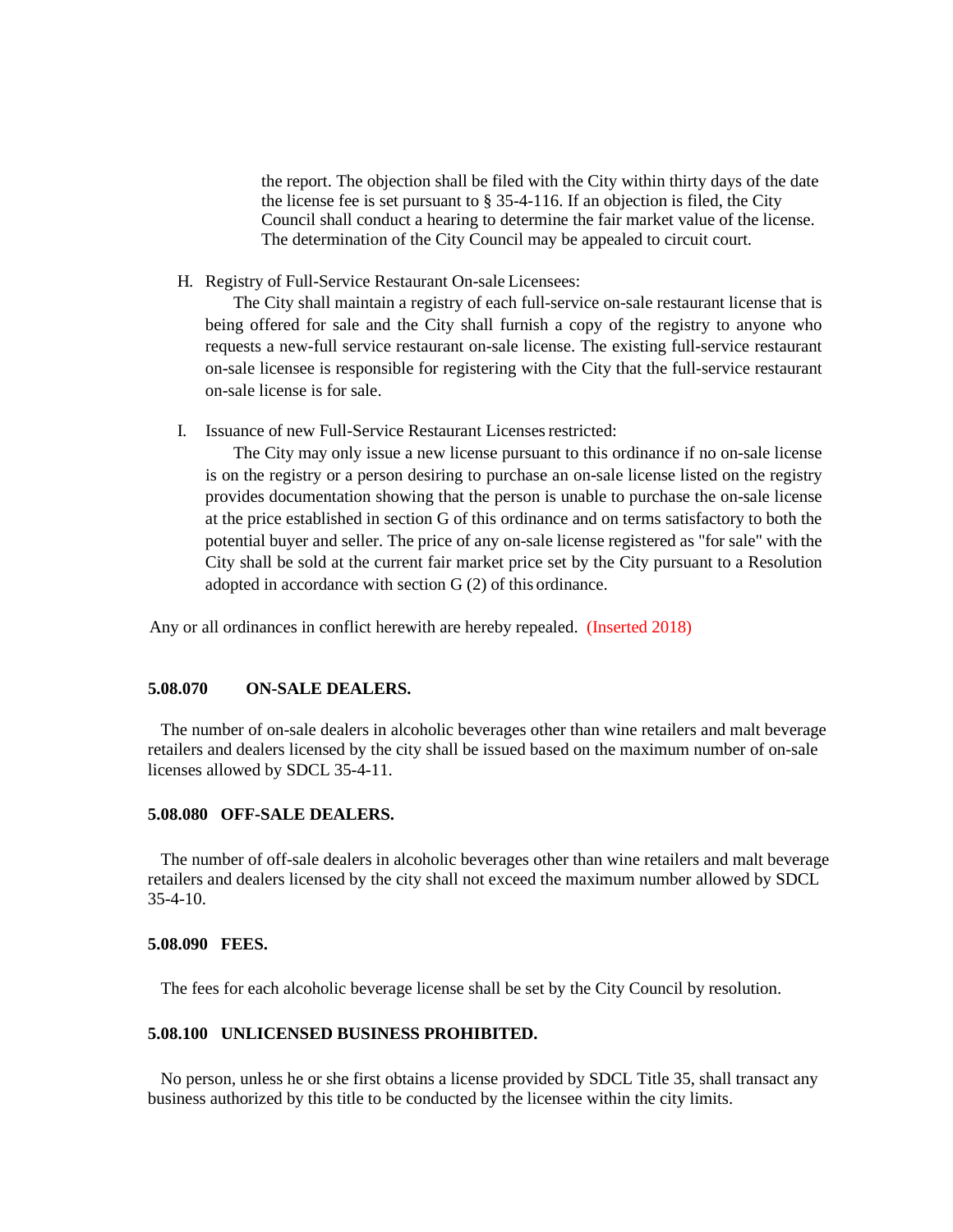#### **5.08.110 PLACE OF BUSINESS OF LICENSEE.**

 The place of business of an alcoholic beverage licensee shall be within the premises as described in the legal description provided on the application for the license. The premises must conform to all requirements of the state and the city.

#### **5.08.120 SPECIAL EVENT LICENSES**

- A. Special event alcoholic beverage licenses, under South Dakota Codified Laws 35-4- 124, may be issued by the City Council in conjunction with special events held within the City of North Sioux City. Any license issued pursuant to this section may be issued a special event license for a period of time established by the City Council, not to exceed fifteen (15) consecutive days. The license shall be applied for and issued in the same manner as other alcohol licenses issued by the City of North Sioux City, except as further provided in this section.
	- 1. Special Application Requirements: Any application for a special event alcoholic beverage license shall include the class of special alcoholic beverage license applied for and contain a map of the intended location for use of the special event alcoholic beverage license.
	- 2. Effect of Boundaries for Licenses: The sale of alcoholic beverages pursuant to a special event alcoholic beverage license shall not take place beyond the boundaries shown on the map. Alcoholic beverages sold pursuant to an offsale special event alcoholic beverage license shall not be consumed at the location of the sale. Consumption of alcoholic beverages sold pursuant to an on-sale special event alcoholic beverage license may occur within the same boundaries as contained on the map in the application.
	- 3. Hours of Effect: The City Council, when granting a special event alcoholic beverage license, shall set the hours for which the special event alcoholic beverage license shall be effective with such hours never to exceed those for an on-sale alcoholic beverage dealer.
	- 4. Fees Set by City Council: The fees for each special event alcoholic beverage license shall be set by the City Council by resolution. No fee shall be charged for a special event license issued to a civic, charitable, educational, fraternal, or veterans' organization.
	- 5. Limits on Issuance: No applicant may be issued more than 30 special event alcoholic beverage licenses within any calendar year. For calculation purposes, any combination of licenses issued to the same person, at the same place, for the same time, and for the same special event, shall be counted only as one license for purposes of the annual license limit. Any civic, charitable, educational, fraternal, or veterans' organization may apply for a license or licenses up to 1 year in advance. All other applicants may apply for only 1 license at a time no more than 90 days in advance.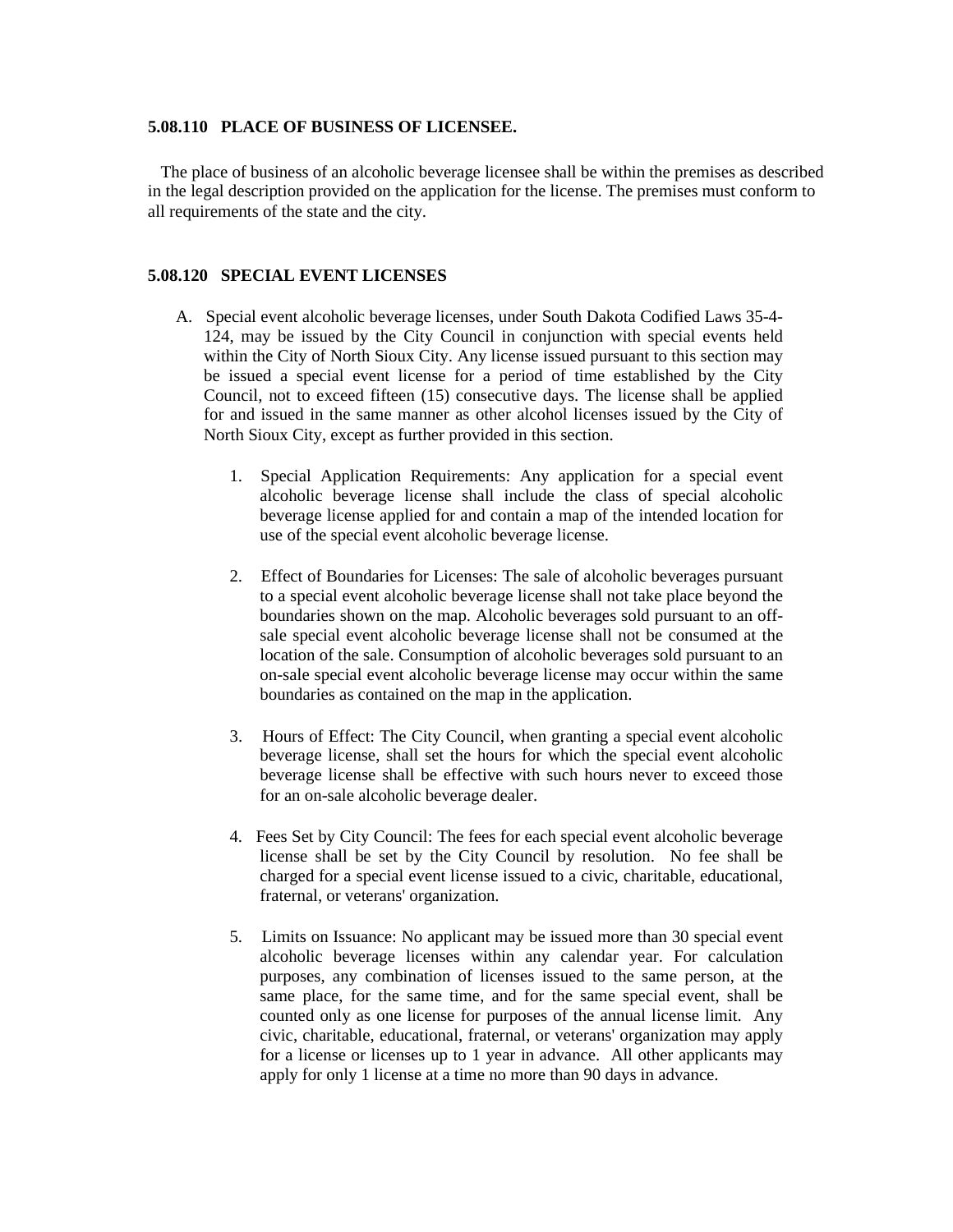- B. Types of Special Event Alcoholic Beverage Licenses and Classes of Eligibility: The following types of special event alcoholic beverage licenses are available to the corresponding classes of applicants for use in conjunction with a special event in the City of North Sioux City:
	- 1. Special Malt Beverage Retailer's License: Available to any civic, charitable, educational, fraternal, or veterans' organization or any licensee licensed pursuant to South Dakota Codified Laws 35-4-2(4), (6), or (16).
	- 2. Special On-Sale Wine Retailer's License: Available to any civic, charitable, educational, fraternal, or veterans' organization or any licensee licensed pursuant to South Dakota Codified Laws 35-4-2(4), (6), or (12) or any farm winery license.
	- 3. Special On-Sale License: Available to any civic, charitable, educational, fraternal, or veterans' organization or any licensee licensed pursuant to South Dakota Codified Laws 35-4-2(4) or (6).
	- 4. Special Off-Sale Package Wine Dealer's License: Special off- sale package wine dealer's licenses are available in the following situations:
		- a. Any civic, charitable, educational, fraternal, or veterans' organization or any licensee licensed pursuant to South Dakota Codified Laws 35-4-  $2(3)$ ,  $(5)$ , or  $(12)$ , or any farm winery license. A special off-sale package wine dealer's licensee may only sell wine manufactured by a farm winery license; or
		- b. Any civic, charitable, educational, fraternal, or veterans' organization in conjunction with a special event conducted pursuant to subsection (A) of this section.
	- 5. Special Off-Sale Package Malt Beverage Dealer's License: Available to any civic, charitable, educational, fraternal, or veterans' organization in conjunction with a special event, conducted pursuant to subsection (A) of this section.
	- 6. Special Off-Sale Package Dealer's License: Available to any civic, charitable, educational, fraternal, or veterans' organization in conjunction with a special event, conducted pursuant to subsection (A) of this section.
	- 7. Special Off-Sale Restrictions: A civic, charitable, educational, fraternal, or veterans' organization holding a special event license pursuant to subsection (A) of this section may sell wine, malt beverages, or alcoholic beverages, as applicable to the license, that have been donated by members of the public. Any donated alcoholic beverage must have been purchased by the donor from a licensed South Dakota retailer.